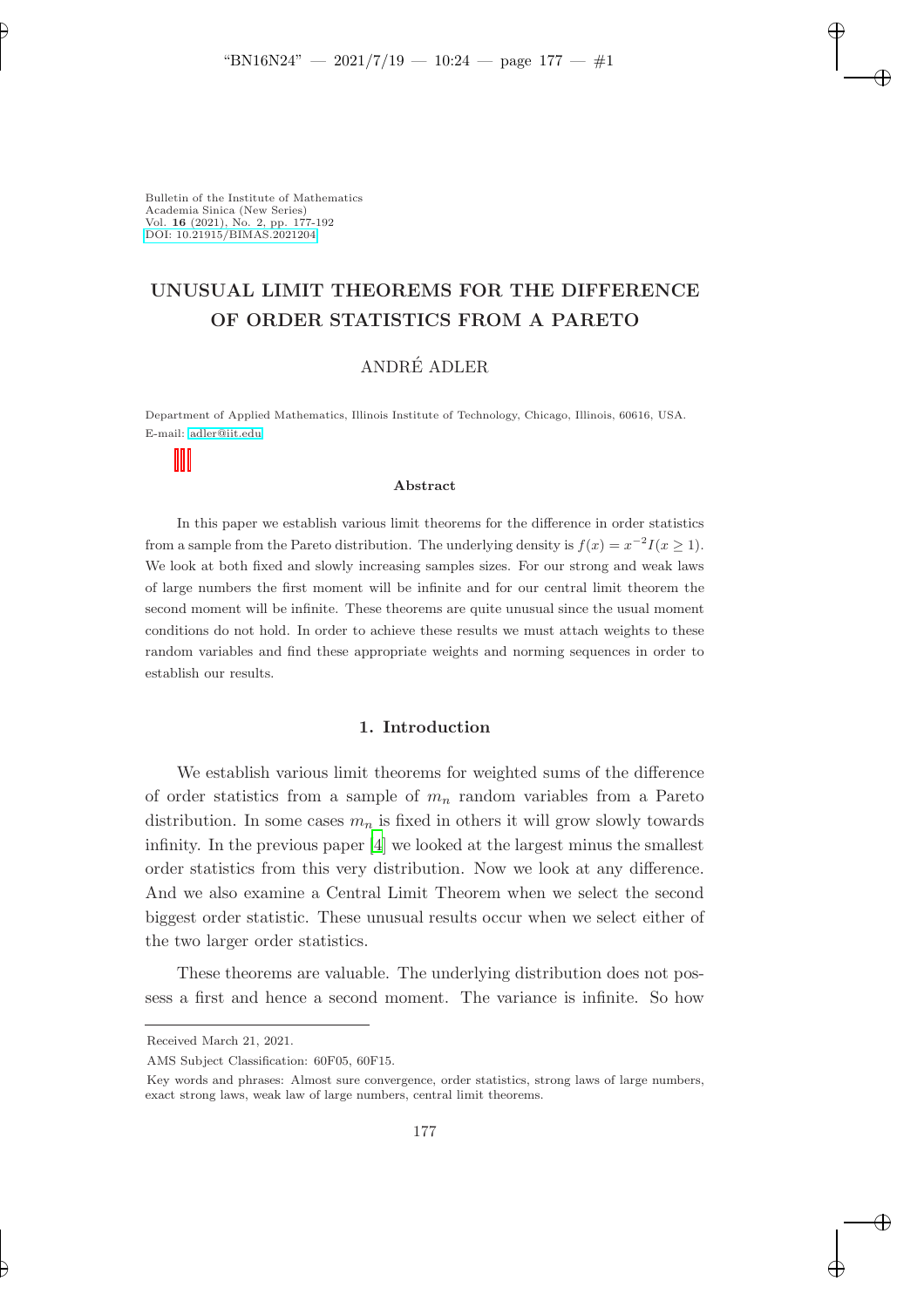✐

### 178 ANDRÉ ADLER [June

✐

✐

✐

✐

does one measure the spread of these types of random variables. The conventional wisdom is to look at the range and divide it by four. The range is the largest order statistic minus the smallest order statistic. That's why we need to examine the differences of order statistics. But what happens if we need to throw away outliers? In that setting we may want the difference between other sets of order statistics and that is precisely what we are doing in this paper. And we only look at the difficult cases. We need not discuss the differences of order statistics when the difference has a finite moment.

We may also want to know how long certain equipment will last. If we have a dozen batteries and the system does fail only after the fifth one dies, but does grow weaker after the third one is dead, then we want to measure the difference between the third and fifth order statistics. Also, for married couples the time between the two deaths does matter. An insurance policy will only start after the second death. So, the difference matters once again.

The fascination with order statistics from the Pareto distribution and unusual limit theorems can be traced back to [\[2\]](#page-14-1). Next came the examination of the ratios of order statistics which can be found in [\[3](#page-14-2)]. There have been many extensions by many people, just two recent ones are [\[9](#page-15-0)] and [\[12\]](#page-15-1).

The interest in finding a way to balance sums of random variables that do not possess a finite expectation with a sequence of constants dates back to the St. Petersburg game. The partial sum can be considered the winnings from a game at some point in time, while the sequence of constants would be the entrance fee at that same point in time. This phenomenon has gone by the name "fair games" problem and more recently "exact strong laws". Which is more appropriate when one wants almost sure convergence. Feller, [\[7](#page-14-3)], established a weak law for the St. Peterburg game, see page 252. But that weak law does not allow almost sure convergence and just like Theorem 6, it allows the the gambler an unfair advantage. The almost sure upper limit in Feller's theorem is infinity and the almost sure lower limit is one. That is certainly not fair for the house. This is why we need to study Exact Strong Laws, one recent paper on such limit theorems is [\[8](#page-15-2)]. Others also interested in the infinite mean case are [\[10](#page-15-3)], [\[11](#page-15-4)] and [\[13](#page-15-5)]. But there are many more people who are now examining this odd behaviour.

We need to say that the constant  $C$  used in the proofs denotes a generic real number that is not necessarily the same in each appearance. It is usually used as an upper bound in order to establish the convergence of our various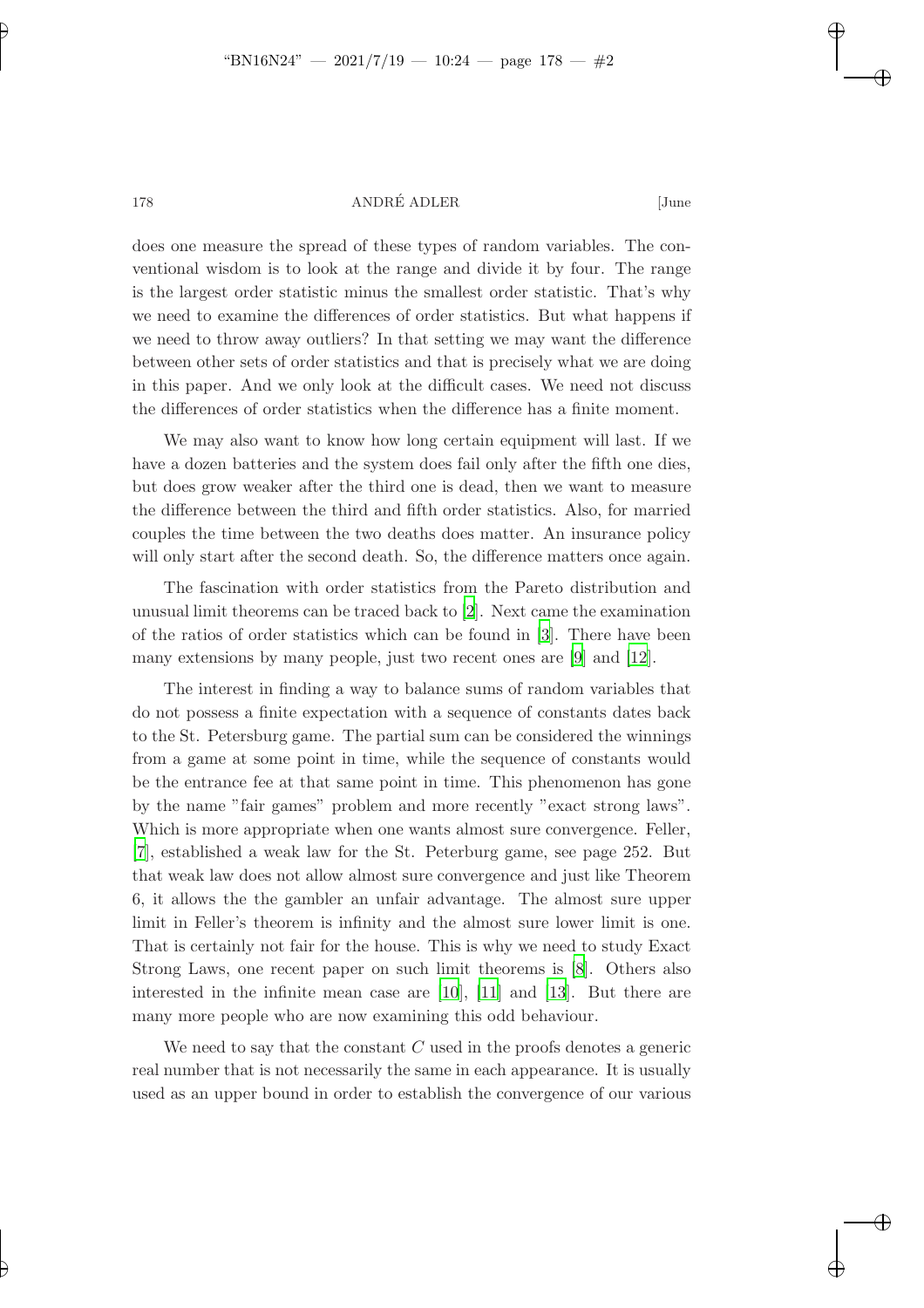✐

✐

✐

✐

✐

2021] UNUSUAL LIMIT THEOREMS 179

series. And it also can be used as a generic lower bound for a divergence series. Also, we define  $\lg x = \ln(\max\{e, x\})$  and  $\lg_2 x = \lg(\lg x)$ , which is not a logarithm with a base of 2. Likewise  $\lg_3 x = \lg(\lg(\lg x))$ .

### 2. Preliminary Results

The underlying distribution is the classic Pareto,  $f(x) = x^{-2}I(x \ge 1)$ . We then take  $n$  samples of size  $m$  from this distribution. We start with  $\{X_{ij}, 1 \leq i \leq n, 1 \leq j \leq m\}$  as independent and identically Pareto distributed random variables. The order statistics are no longer independent and they are denoted by  $\{X_{i(1)},\ldots,X_{i(m)}\}$ , where  $X_{i(1)} \leq X_{i(2)} \leq \cdots \leq X_{i(n)}\}$  $X_{i(m)}$ . Next, we observe two order statistics from each sample,  $X_{i(s)}$  and  $X_{i(t)}$ , where  $1 \leq s < t \leq m$  and  $i = 1, 2, \ldots n$ . The two interesting cases are when  $t = m$  or  $t = m - 1$ .

From these two random variables we obtain the difference,  $D_i = X_{i(t)}$  –  $X_{i(s)}$ . Let

$$
C_{stm} = \frac{m!}{(s-1)!(t-s-1)!(m-t)!}
$$

which is the constant term in the joint density of two order statistics. In order to get the density of  $D_i$ , we first obtain the joint density of  $X_{i(s)}$  and  $X_{i(t)}$ , which is

$$
f(x_s, x_t)
$$
  
=  $C_{stm}[F(x_s)]^{s-1} f(x_s) [F(x_t) - F(x_s)]^{t-s-1} f(x_t) [1 - F(x_t)]^{m-t}$   
=  $C_{stm}\left[1 - \frac{1}{x_s}\right]^{s-1} \frac{1}{x_s^2} \left[\left(1 - \frac{1}{x_t}\right) - \left(1 - \frac{1}{x_s}\right)\right]^{t-s-1} \frac{1}{x_t^2} \left[\frac{1}{x_t}\right]^{m-t} I(1 \le x_s \le x_t)$   
=  $C_{stm}\left[1 - \frac{1}{x_s}\right]^{s-1} \frac{1}{x_s^2} \left[\frac{1}{x_s} - \frac{1}{x_t}\right]^{t-s-1} \left[\frac{1}{x_t}\right]^{m-t+2} I(1 \le x_s \le x_t).$ 

Next, let  $w = x_s$  and  $d = x_t - x_s$ . The Jacobian is one and the joint density of  $W$  and  $D_i$  is

$$
f(w,d) = C_{stm} \left( 1 - \frac{1}{w} \right)^{s-1} \frac{d^{t-s-1}}{w^{t-s+1}(w+d)^{m-s+1}} I(w \ge 1) I(d \ge 0).
$$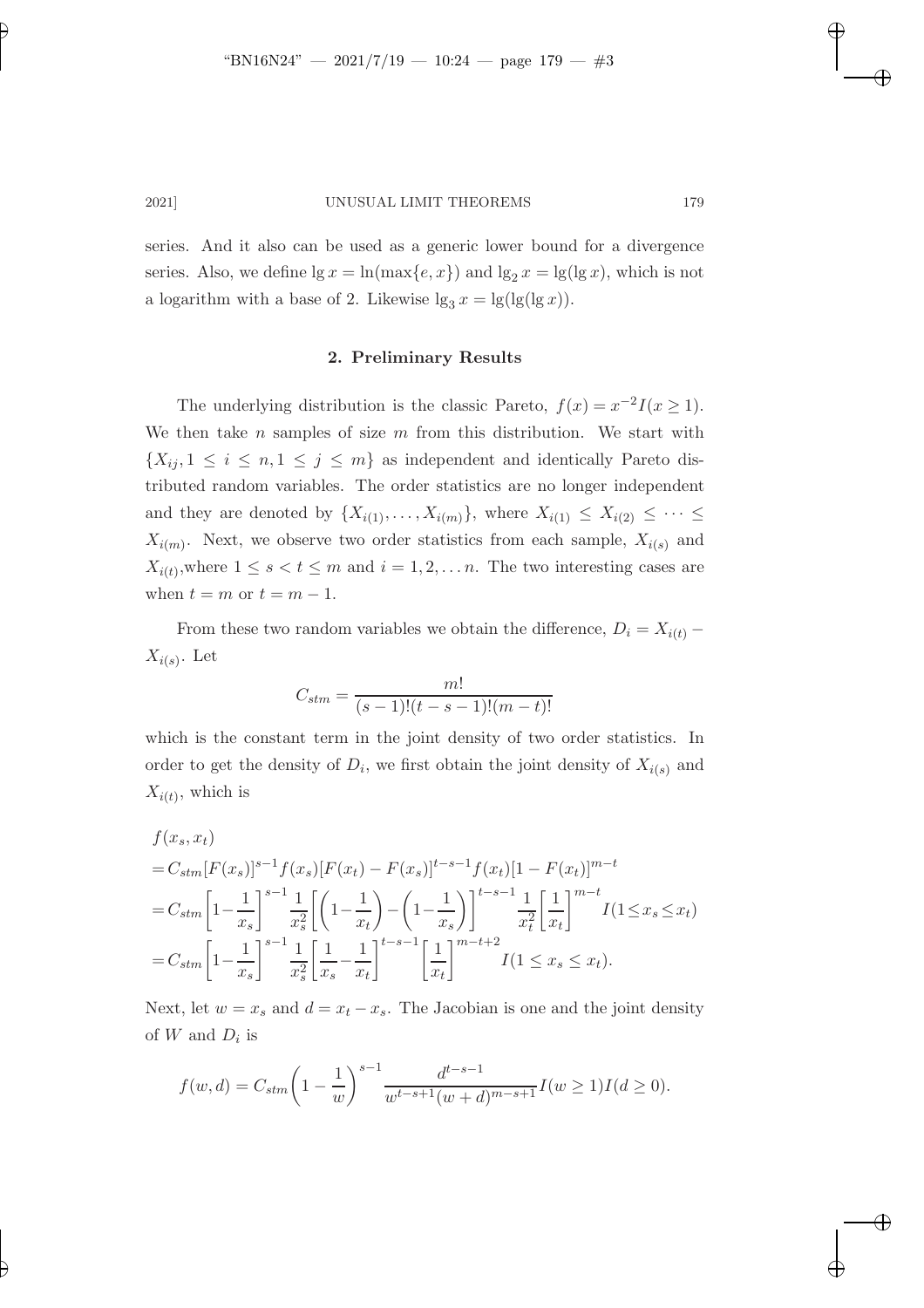### 180 ANDRÉ ADLER [June

✐

✐

✐

✐

Integrating out the dummy variable,  $w$ , we see that the density of  $D_i$  is

$$
f_{D_i}(d) = C_{stm} d^{t-s-1} \int_1^{\infty} \left(1 - \frac{1}{w}\right)^{s-1} \frac{dw}{w^{t-s+1}(w+d)^{m-s+1}}
$$
  
=  $C_{stm} \frac{d^{t-s-1}}{d^{m-s+1}} \int_1^{\infty} \left(1 - \frac{1}{w}\right)^{s-1} \frac{d^{m-s+1}dw}{w^{t-s+1}(w+d)^{m-s+1}}$   
 $\sim C_{stm} d^{t-m-2} \int_1^{\infty} \left(1 - \frac{1}{w}\right)^{s-1} \frac{dw}{w^{t-s+1}}$ 

where  $d \geq 0$ . Next, let  $x = 1/w$  and use the Beta distribution to find the limiting distribution of our difference. Using that substitution we have

$$
\int_{1}^{\infty} \left(1 - \frac{1}{w}\right)^{s-1} \frac{dw}{w^{t-s+1}} = \int_{1}^{0} (1 - x)^{s-1} x^{t-s+1} (-x^{-2}) dx
$$

$$
= \int_{0}^{1} (1 - x)^{s-1} x^{t-s-1} dx = \frac{\Gamma(s)\Gamma(t-s)}{\Gamma(t)}.
$$

Thus

$$
f_{D_i}(d) \sim \frac{\Gamma(s)\Gamma(t-s)}{\Gamma(t)} \cdot C_{stm} \cdot d^{t-m-2}
$$
  
= 
$$
\frac{\Gamma(s)\Gamma(t-s)}{\Gamma(t)} \cdot \frac{m!}{(s-1)!(t-s-1)!(m-t)!} \cdot d^{t-m-2}
$$
  
= 
$$
\frac{(s-1)!(t-s-1)!}{(t-1)!} \cdot \frac{m!}{(s-1)!(t-s-1)!(m-t)!} \cdot d^{t-m-2}
$$
  
= 
$$
\frac{m!}{(m-t)!(t-1)!} \cdot d^{t-m-2}.
$$

which is free of  $s$ , but naturally, not free of  $t$  nor  $m$ . With all that accomplished, we can now obtain our strong laws, weak laws and central limit theorem. When  $t = m$  we will have our unusual strong laws and when  $t = m - 1$  we will have our unusual central limit theorem. When  $t \leq m - 2$ all our classic limit theorems exist since the second moment of our differences exist. This paper addresses just the difficult cases.

#### 3. Strong Laws

When the larger of our order statistics is the maximum, then the expectation of our random variables is infinite. This section establishes strong laws for

✐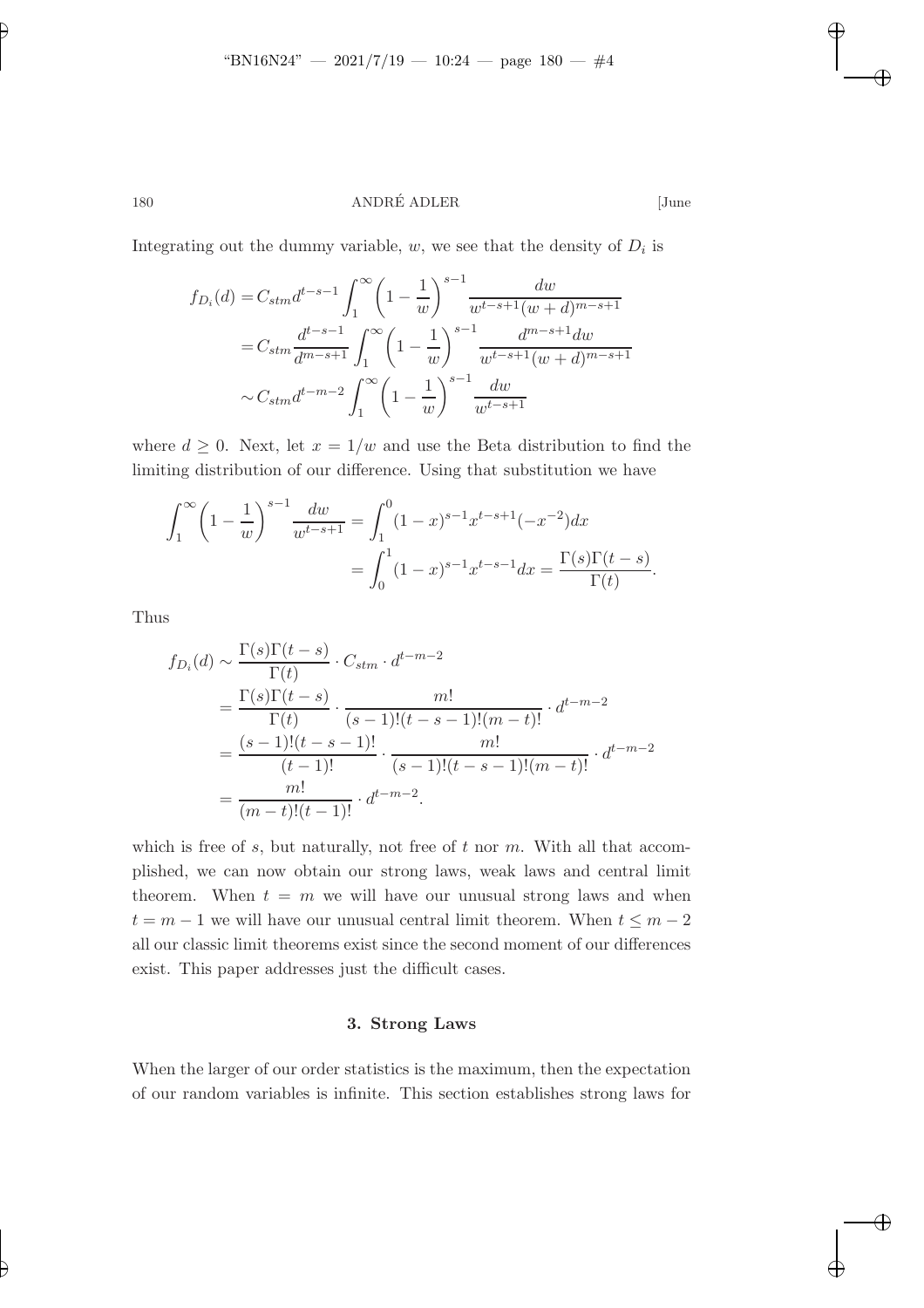✐

✐

✐

✐

✐

2021] UNUSUAL LIMIT THEOREMS 181

these type of random variables. We start by observing a fixed sample size with  $t = m$ .

**Theorem 1.** Let  $\{X_{i1},...,X_{im}\}$  be i.i.d. random variables from the Pareto distribution and set  $D_i = X_{i(m)} - X_{i(s_i)}$ . For any  $1 \leq s_i \leq m-1$  and any  $\alpha > 0$  we have

$$
\lim_{n \to \infty} \frac{\sum_{i=1}^{n} \frac{(\lg i)^{\alpha - 2}}{i} D_i}{(\lg n)^{\alpha}} = \frac{m}{\alpha} \quad almost \ \ surely.
$$

**Proof.** Since  $f_D(x) \sim mx^{-2}$ , it follows that  $xP\{D > x\} \sim m$ . By applying Example 2 from [\[1](#page-14-4)] the conclusion follows.  $\Box$ 

As in [\[4](#page-14-0)] we examine what happens as the sample size increases at a particular rate. Here we select our largest order statistic from each sample,  $t_i = m_i$ , for all  $i \geq 1$ . But the smaller order statistic can be chosen as any other one within that sample and not necessarily the same each time.

**Theorem 2.** Let  $\{X_{i1},...,X_{im_i}\}$  be i.i.d. random variables from the Pareto distribution and set  $D_i = X_{i(m_i)} - X_{i(s_i)}$ . For any  $1 \leq s_i \leq m_i - 1$  where  $m_n \sim \gamma(\lg n)^{\beta}$ , then for  $\gamma$ ,  $\beta$  and  $\alpha + \beta + 2$  all positive

$$
\lim_{n \to \infty} \frac{\sum_{i=1}^n \frac{(\lg i)^{\alpha}}{i} D_i}{(\lg n)^{\alpha + \beta + 2}} = \frac{\gamma}{\alpha + \beta + 2} \quad almost \ \ surely.
$$

**Proof.** Let  $a_n = (\lg n)^{\alpha}/n$ ,  $b_n = (\lg n)^{\alpha+\beta+2}$  and  $c_n = b_n/a_n = n(\lg n)^{\beta+2}$ . We use the partition

$$
\frac{1}{b_n} \sum_{i=1}^n a_i D_i = \frac{1}{b_n} \sum_{i=1}^n a_i [D_i I(|D_i| \le c_i) - ED_i I(|D_i| \le c_i)] \n+ \frac{1}{b_n} \sum_{i=1}^n a_i D_i I(|D_i| > c_i) \n+ \frac{1}{b_n} \sum_{i=1}^n a_i ED_i I(|D_i| \le c_i).
$$

The first term vanishes almost surely by the Khintchine-Kolmogorov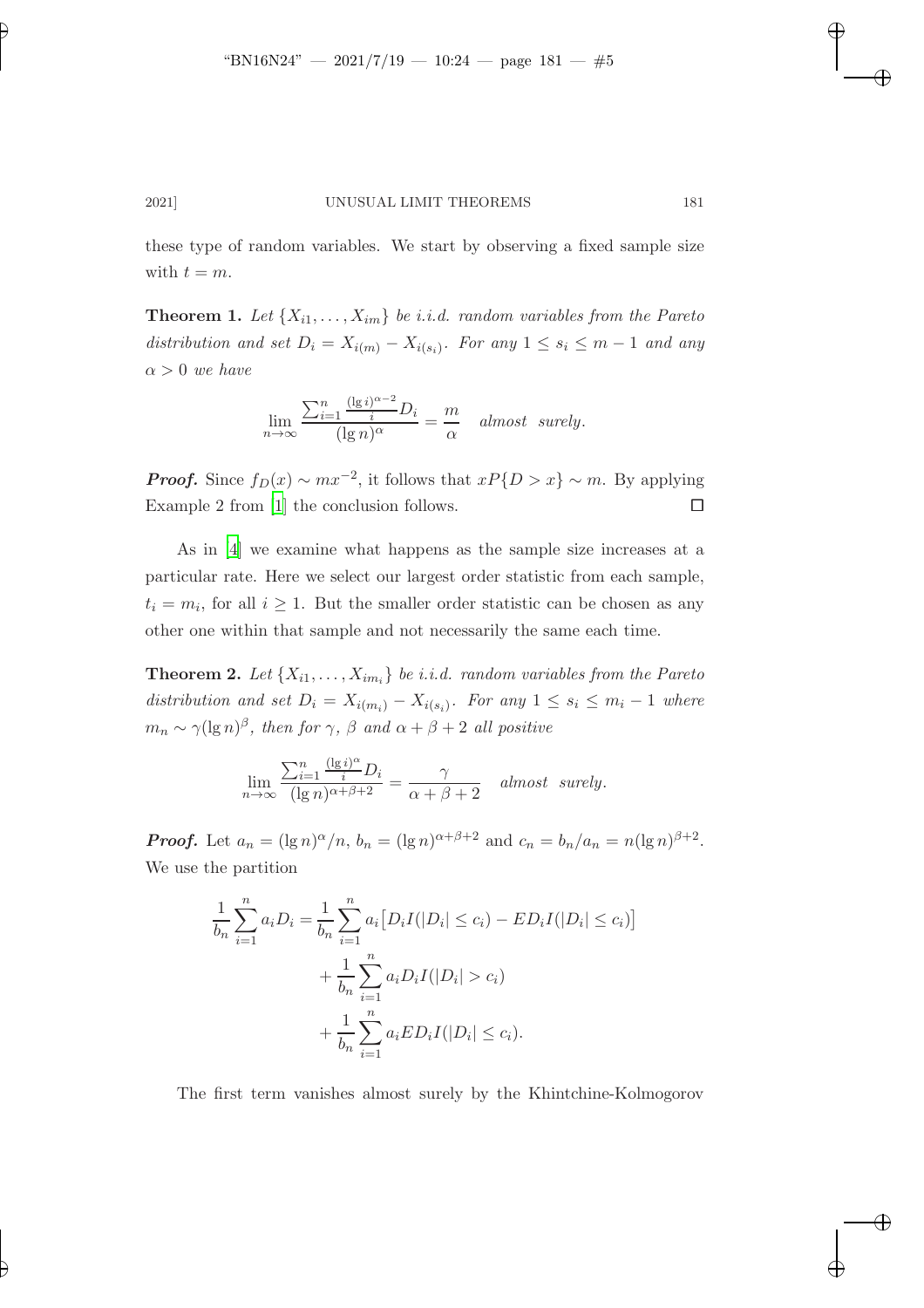182 ANDRÉ ADLER [June

Convergence Theorem, see page 113 of [6], and Kronecker's lemma since

$$
\sum_{n=1}^{\infty} \frac{1}{c_n^2} E D_n^2 I(|D_n| \le c_n) < C \sum_{n=1}^{\infty} \frac{1}{c_n^2} \int_1^{c_n} m_n dx
$$
  
< 
$$
< C \sum_{n=1}^{\infty} \frac{m_n}{c_n} < C \sum_{n=1}^{\infty} \frac{1}{n (\lg n)^2} < \infty.
$$

The second term vanishes, with probability one, by the Borel-Cantelli lemma since

$$
\sum_{n=1}^{\infty} P\{|D_n| > c_n\} < C \sum_{n=1}^{\infty} \int_{c_n}^{\infty} \frac{m_n dx}{x^2} = C \sum_{n=1}^{\infty} \frac{m_n}{c_n} < \infty.
$$

Thus, our almost sure limit follows from the last term in our partition

$$
\frac{\sum_{i=1}^{n} a_i ED_i I(|D_i| \le c_i)}{b_n} \sim \frac{\sum_{i=1}^{n} \frac{(\lg i)^{\alpha}}{i} \int_1^{c_i} \frac{m_i dx}{x}}{(\lg n)^{\alpha+\beta+2}}
$$

$$
= \frac{\sum_{i=1}^{n} \frac{(\lg i)^{\alpha}}{i} m_i \lg c_i}{(\lg n)^{\alpha+\beta+2}}
$$

$$
\sim \frac{\gamma \sum_{i=1}^{n} \frac{(\lg i)^{\alpha+\beta+1}}{(\lg n)^{\alpha+\beta+2}}}{(\lg n)^{\alpha+\beta+2}}
$$

$$
\rightarrow \frac{\gamma}{\alpha+\beta+2}
$$

which concludes this proof.  $\hfill \square$ 

We continue to shrink, both our weights and our norming sequence to show there are many exact strong laws in this setting.

**Theorem 3.** Let  $\{X_{i1},...,X_{im_i}\}$  be i.i.d. random variables from the Pareto distribution and set  $D_i = X_{i(m_i)} - X_{i(s_i)}$ . For any  $1 \leq s_i \leq m_i - 1$  where  $m_n \sim \gamma(\lg n)^{\beta}$ , then for  $\gamma$  and  $\beta$  both positive

$$
\lim_{n \to \infty} \frac{\sum_{i=1}^{n} \frac{1}{i(\lg i)^{\beta+2}} D_i}{\lg_2 n} = \gamma \quad almost \ \ surely.
$$

**Proof.** Let  $a_n = 1/(n(\lg n)^{\beta+2})$ ,  $b_n = \lg_2 n$  and  $c_n = b_n/a_n = n(\lg n)^{\beta+2} \lg_2 n$ .

✐

✐

✐

✐

✐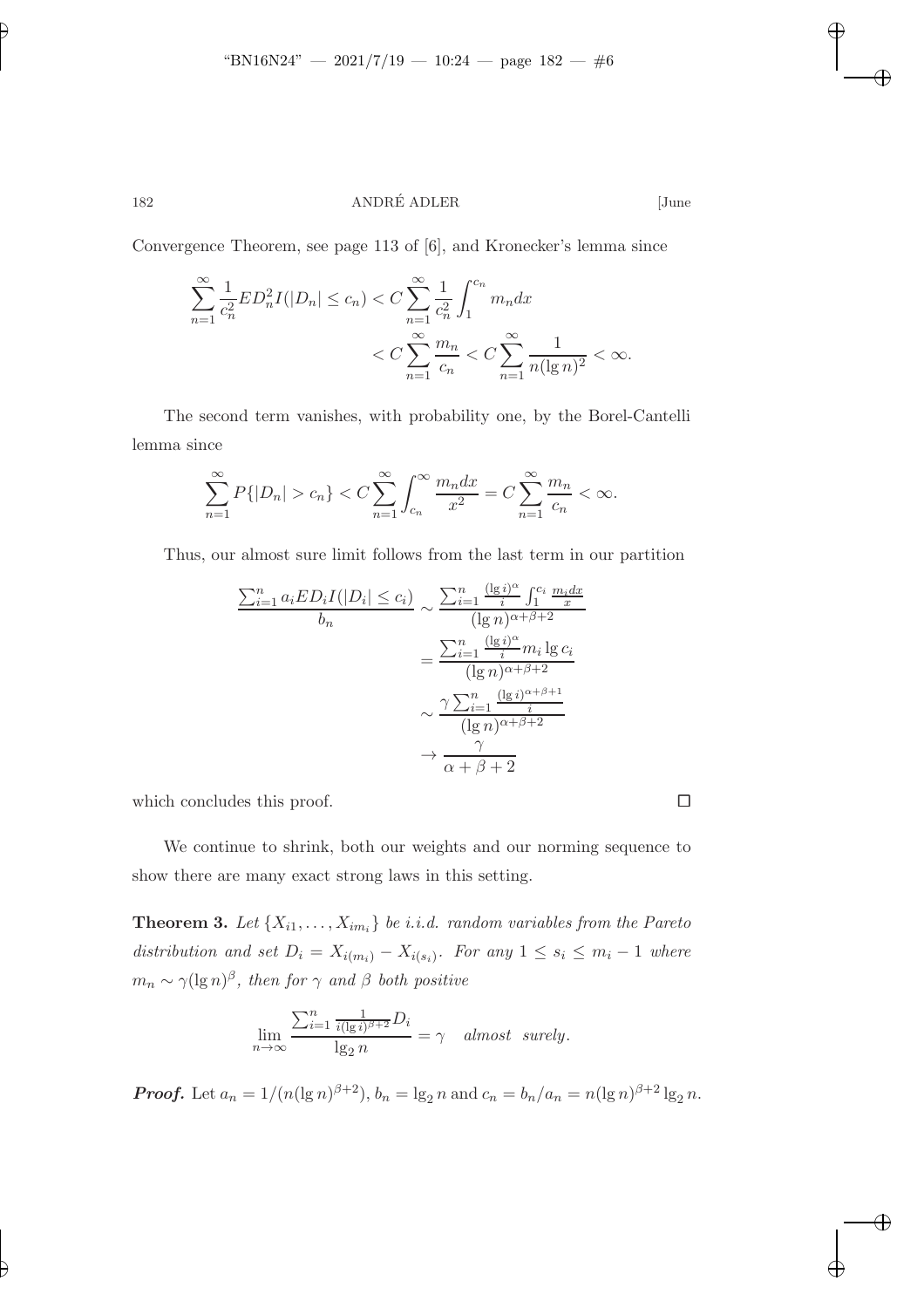# 2021] UNUSUAL LIMIT THEOREMS 183

Again, we use the partition

✐

✐

$$
\frac{1}{b_n} \sum_{i=1}^n a_i D_i = \frac{1}{b_n} \sum_{i=1}^n a_i [D_i I(|D_i| \le c_i) - ED_i I(|D_i| \le c_i)] \n+ \frac{1}{b_n} \sum_{i=1}^n a_i D_i I(|D_i| > c_i) \n+ \frac{1}{b_n} \sum_{i=1}^n a_i ED_i I(|D_i| \le c_i).
$$

The first term vanishes almost surely by the Khintchine-Kolmogorov Convergence Theorem and Kronecker's lemma since

$$
\sum_{n=1}^{\infty} \frac{1}{c_n^2} E D_n^2 I(|D_n| \le c_n) < C \sum_{n=1}^{\infty} \frac{1}{c_n^2} \int_1^{c_n} m_n dx
$$
  
< 
$$
< C \sum_{n=1}^{\infty} \frac{m_n}{c_n} < C \sum_{n=1}^{\infty} \frac{1}{n (\lg n)^2 \lg_2 n} < \infty.
$$

The second term vanishes, with probability one, by the Borel-Cantelli lemma since

$$
\sum_{n=1}^{\infty} P\{|D_n| > c_n\} < C \sum_{n=1}^{\infty} \int_{c_n}^{\infty} \frac{m_n dx}{x^2} = C \sum_{n=1}^{\infty} \frac{m_n}{c_n} < \infty.
$$

Thus, our almost sure limit follows from the last term in our partition

$$
\frac{\sum_{i=1}^{n} a_i ED_i I(|D_i| \le c_i)}{b_n} \sim \frac{\sum_{i=1}^{n} \frac{1}{i(|g_i|)^{\beta+2}} \int_1^{c_i} \frac{m_i dx}{x}}{lg_2 n}
$$

$$
= \frac{\sum_{i=1}^{n} \frac{1}{i(|g_i|)^{\beta+2}} m_i \lg c_i}{\lg_2 n}
$$

$$
\sim \frac{\gamma \sum_{i=1}^{n} \frac{1}{i(|g_i|)^{\beta+2}} (\lg i)^{\beta} \lg i}{\lg_2 n}
$$

$$
= \frac{\gamma \sum_{i=1}^{n} \frac{1}{i \lg i}}{\lg_2 n}
$$

$$
\to \gamma
$$

which concludes this proof.  $\hfill \square$ 

 $\overline{\oplus}$ 

✐

 $\bigoplus$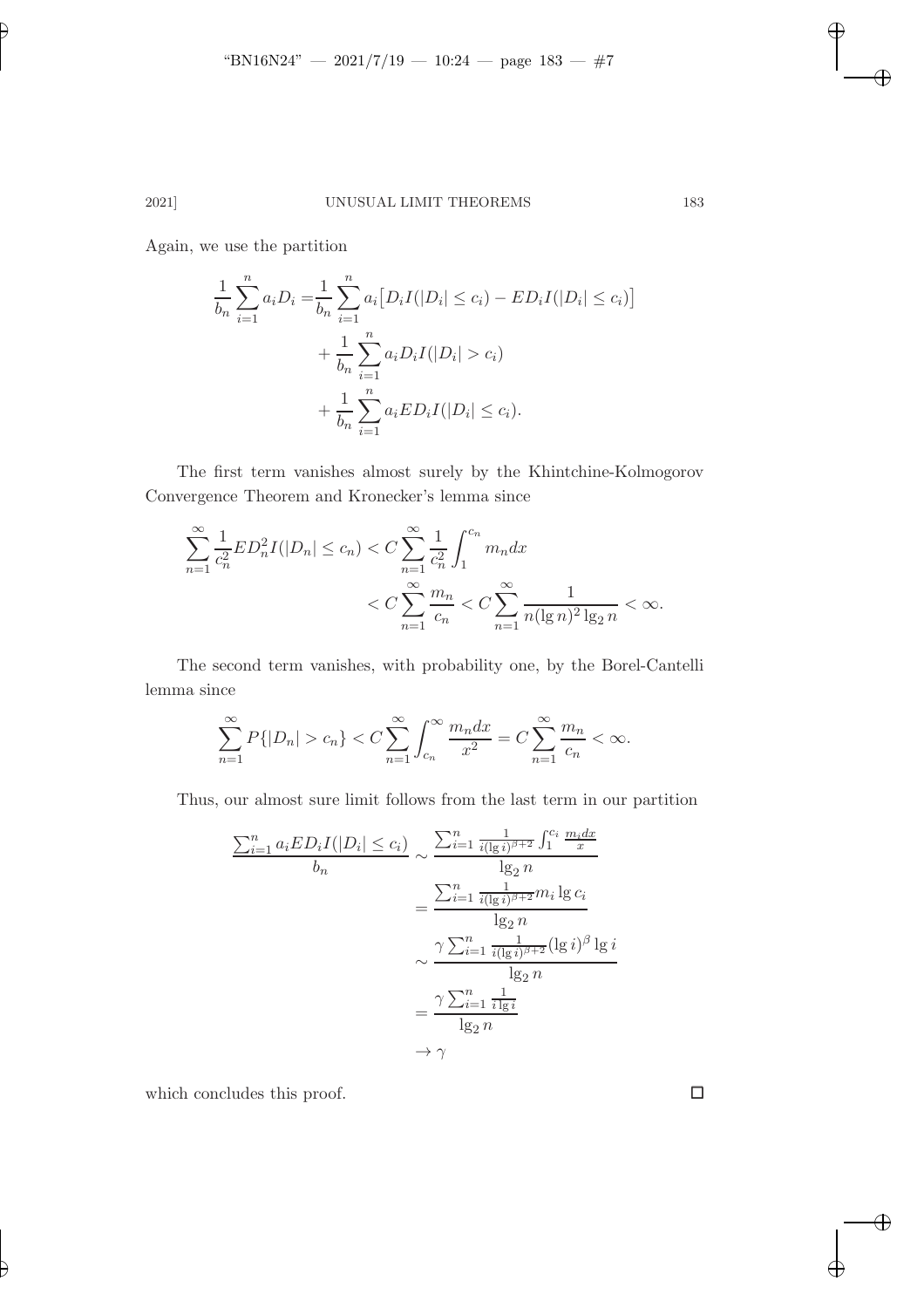✐

✐

✐

✐

✐

# 184 ANDRÉ ADLER [June

We can continue to get smaller and smaller weights and norming sequences. We conclude with one such result.

**Theorem 4.** Let  $\{X_{i1},...,X_{im_i}\}$  be i.i.d. random variables from the Pareto distribution and set  $D_i = X_{i(m_i)} - X_{i(s_i)}$ . For any  $1 \leq s_i \leq m_i - 1$  where  $m_n \sim \gamma(\lg n)^{\beta}$ , then for  $\gamma$  and  $\beta$  both positive

$$
\lim_{n \to \infty} \frac{\sum_{i=1}^{n} \frac{1}{i(\lg i)^{\beta+2} \lg_i i} D_i}{\lg_3 n} = \gamma \quad almost \quad surely.
$$

**Proof.** Let  $a_n = 1/(n(\lg n)^{\beta+2} \lg_2 n)$ ,  $b_n = \lg_3 n$  and  $c_n = b_n/a_n =$  $n(\lg n)^{\beta+2}\lg_2 n \lg_3 n$ . Once again, we use the partition

$$
\frac{1}{b_n} \sum_{i=1}^n a_i D_i = \frac{1}{b_n} \sum_{i=1}^n a_i [D_i I(|D_i| \le c_i) - ED_i I(|D_i| \le c_i)] \n+ \frac{1}{b_n} \sum_{i=1}^n a_i D_i I(|D_i| > c_i) \n+ \frac{1}{b_n} \sum_{i=1}^n a_i ED_i I(|D_i| \le c_i).
$$

The first term vanishes almost surely by the Khintchine-Kolmogorov Convergence Theorem and Kronecker's lemma since

$$
\sum_{n=1}^{\infty} \frac{1}{c_n^2} E D_n^2 I(|D_n| \le c_n) < C \sum_{n=1}^{\infty} \frac{1}{c_n^2} \int_1^{c_n} m_n dx
$$
  
< 
$$
< C \sum_{n=1}^{\infty} \frac{m_n}{c_n} < C \sum_{n=1}^{\infty} \frac{1}{n (\lg n)^2 \lg n \lg n} < \infty.
$$

The second term vanishes, with probability one, by the Borel-Cantelli lemma since

$$
\sum_{n=1}^{\infty} P\{|D_n| > c_n\} < C \sum_{n=1}^{\infty} \int_{c_n}^{\infty} \frac{m_n dx}{x^2} = C \sum_{n=1}^{\infty} \frac{m_n}{c_n} < \infty.
$$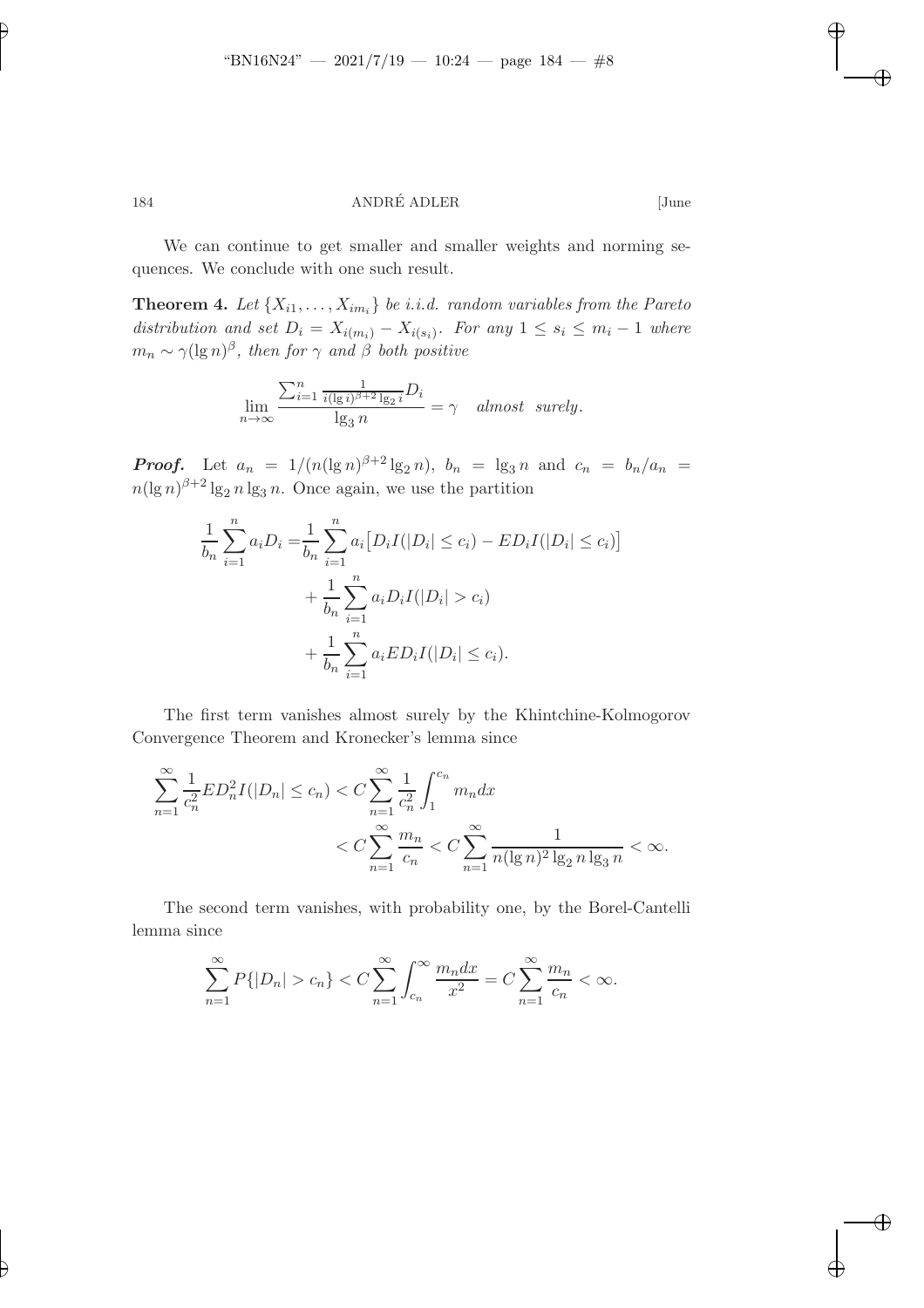## 2021] UNUSUAL LIMIT THEOREMS 185

Thus, our almost sure limit follows from the last term in our partition

$$
\frac{\sum_{i=1}^{n} a_i ED_i I(|D_i| \le c_i)}{b_n} \sim \frac{\sum_{i=1}^{n} \frac{1}{i(\lg i)^{\beta+2} \lg_2 i} \int_1^{c_i} \frac{m_i dx}{x}}{\lg_3 n}
$$

$$
= \frac{\sum_{i=1}^{n} \frac{1}{i(\lg i)^{\beta+2} \lg_2 i} m_i \lg c_i}{\lg_3 n}
$$

$$
\sim \frac{\gamma \sum_{i=1}^{n} \frac{1}{i(\lg i)^{\beta+2} \lg_2 i} (\lg i)^{\beta} \lg i}{\lg_3 n}
$$

$$
= \frac{\gamma \sum_{i=1}^{n} \frac{1}{i \lg i \lg_2 i}}{\lg_3 n}
$$

$$
\to \gamma
$$

which concludes this proof.  $\Box$ 

#### 4. Weak Laws and One Sided Strong Laws

We saw in the last section that it was sufficient for the weights to be of the form  $a_n = 1/n$ . And we can increase them by a slowly varying function, such as the logarithm, but no more than that. In this section we show that it is necessary for our weights to be of this form in order to have an Exact Strong Law.

**Theorem 5.** Let  $\{X_{i1}, \ldots, X_{im_i}\}$  be i.i.d. random variables from the Pareto distribution and set  $D_i = X_{i(m_i)} - X_{i(s_i)}$ , where  $1 \leq s_i \leq m_i - 1$ , with  $m_n \sim \gamma(\lg n)^{\beta}$ . If  $\alpha > -1$ ,  $\gamma > 0$  and  $\beta > 0$ , then for any slowly varying function  $L(x)$ 

$$
\frac{\sum_{i=1}^n L(i) i^{\alpha} D_i}{L(n) (\lg n)^{\beta+1} n^{\alpha+1}} \xrightarrow{P} \frac{\gamma}{\alpha+1}.
$$

**Proof.** Let  $a_i = L(i)i^{\alpha}$  and  $b_n = L(n)(\lg n)^{\beta+1} n^{\alpha+1}$ . We will use the Weak Law from page 356 of [\[6](#page-14-5)]. Let  $\epsilon > 0$ 

$$
\sum_{i=1}^{n} P\{a_i D_i / b_n > \epsilon\} < C \sum_{i=1}^{n} \int_{\epsilon b_n / a_i}^{\infty} \frac{m_i dx}{x^2} < C \sum_{i=1}^{n} \frac{m_i a_i}{b_n} \\
&< \frac{C \sum_{i=1}^{n} (\lg i)^{\beta} L(i) i^{\alpha}}{L(n) (\lg n)^{\beta + 1} n^{\alpha + 1}} < \frac{CL(n) (\lg n)^{\beta} n^{\alpha + 1}}{L(n) (\lg n)^{\beta + 1} n^{\alpha + 1}} = \frac{C}{\lg n} \to 0.
$$

✐

✐

✐

✐

✐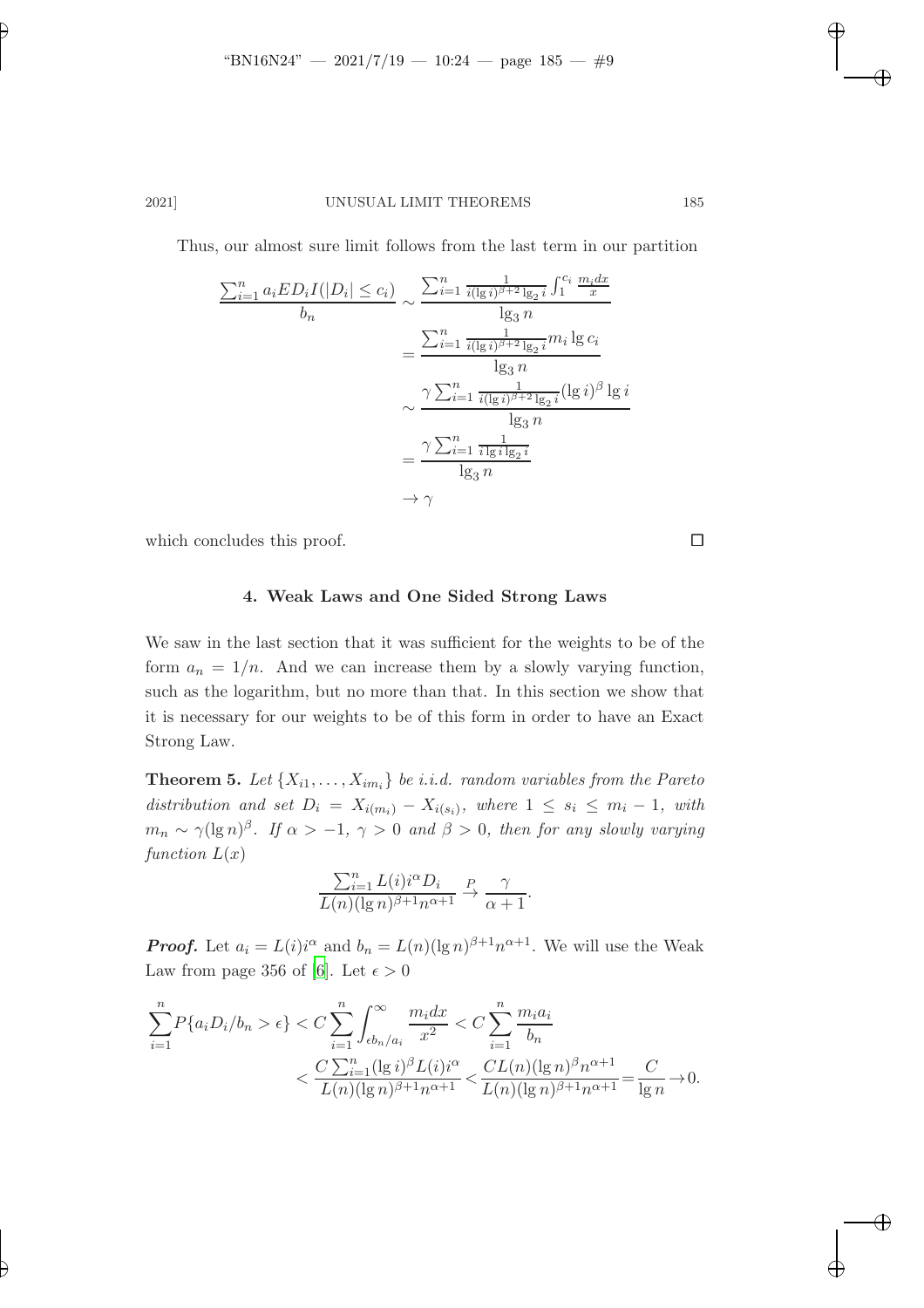✐

# 186 ANDRÉ ADLER [June

 $\overline{\oplus}$ 

✐

As for the variance term, we have

$$
\sum_{i=1}^n V\left[\frac{a_i D_i}{b_n} I\left(\left|\frac{a_i D_i}{b_n}\right| < 1\right)\right] < C \sum_{i=1}^n \left(\frac{a_i^2}{b_n^2}\right) \int_0^{b_n/a_i} m_i dx < C \sum_{i=1}^n \frac{m_i a_i}{b_n} \to 0
$$

once again.

Next, we must compute the expectation from that theorem

$$
\sum_{i=1}^{n} E\left[\frac{a_i D_i}{b_n} I\left(\left|\frac{a_i D_i}{b_n}\right| < 1\right)\right] \sim b_n^{-1} \sum_{i=1}^{n} a_i \int_1^{b_n/a_i} \frac{m_i dx}{x}
$$
\n
$$
= b_n^{-1} \sum_{i=1}^{n} m_i a_i \lg(b_n/a_i) = b_n^{-1} \sum_{i=1}^{n} m_i a_i \lg(b_n) - b_n^{-1} \sum_{i=1}^{n} m_i a_i \lg(a_i).
$$

It's interesting that both of these terms are equally important

$$
b_n^{-1} \sum_{i=1}^n m_i a_i \lg(b_n) \sim \frac{\gamma \sum_{i=1}^n (\lg i)^{\beta} L(i) i^{\alpha} [\lg(L(n)) + (\beta + 1) \lg_2 n + (\alpha + 1) \lg n]}{L(n) (\lg n)^{\beta + 1} n^{\alpha + 1}}
$$

$$
\sim \frac{\gamma(\alpha + 1) \sum_{i=1}^n (\lg i)^{\beta} L(i) i^{\alpha} \lg n}{L(n) (\lg n)^{\beta + 1} n^{\alpha + 1}}
$$

$$
\sim \frac{\gamma(\alpha + 1) [(\lg n)^{\beta} L(n) (\frac{n^{\alpha + 1}}{\alpha + 1})] \lg n}{L(n) (\lg n)^{\beta + 1} n^{\alpha + 1}} = \gamma
$$

and the other term is

$$
b_n^{-1} \sum_{i=1}^n m_i a_i \lg(a_i) \sim \frac{\gamma \sum_{i=1}^n (\lg i)^{\beta} L(i) i^{\alpha} [\lg(L(i)) + \alpha \lg i]}{L(n) (\lg n)^{\beta+1} n^{\alpha+1}}
$$

$$
\sim \frac{\alpha \gamma \sum_{i=1}^n (\lg i)^{\beta+1} L(i) i^{\alpha}}{L(n) (\lg n)^{\beta+1} n^{\alpha+1}}
$$

$$
\sim \frac{\alpha \gamma [(\lg n)^{\beta+1} L(n) (\frac{n^{\alpha+1}}{\alpha+1})]}{L(n) (\lg n)^{\beta+1} n^{\alpha+1}}
$$

$$
= \frac{\alpha \gamma}{\alpha+1}.
$$

Combining these two terms, we see that our limit is

$$
\gamma - \frac{\alpha \gamma}{\alpha + 1} = \frac{\gamma}{\alpha + 1}
$$

which concludes this proof.  $\hfill \square$ 

✐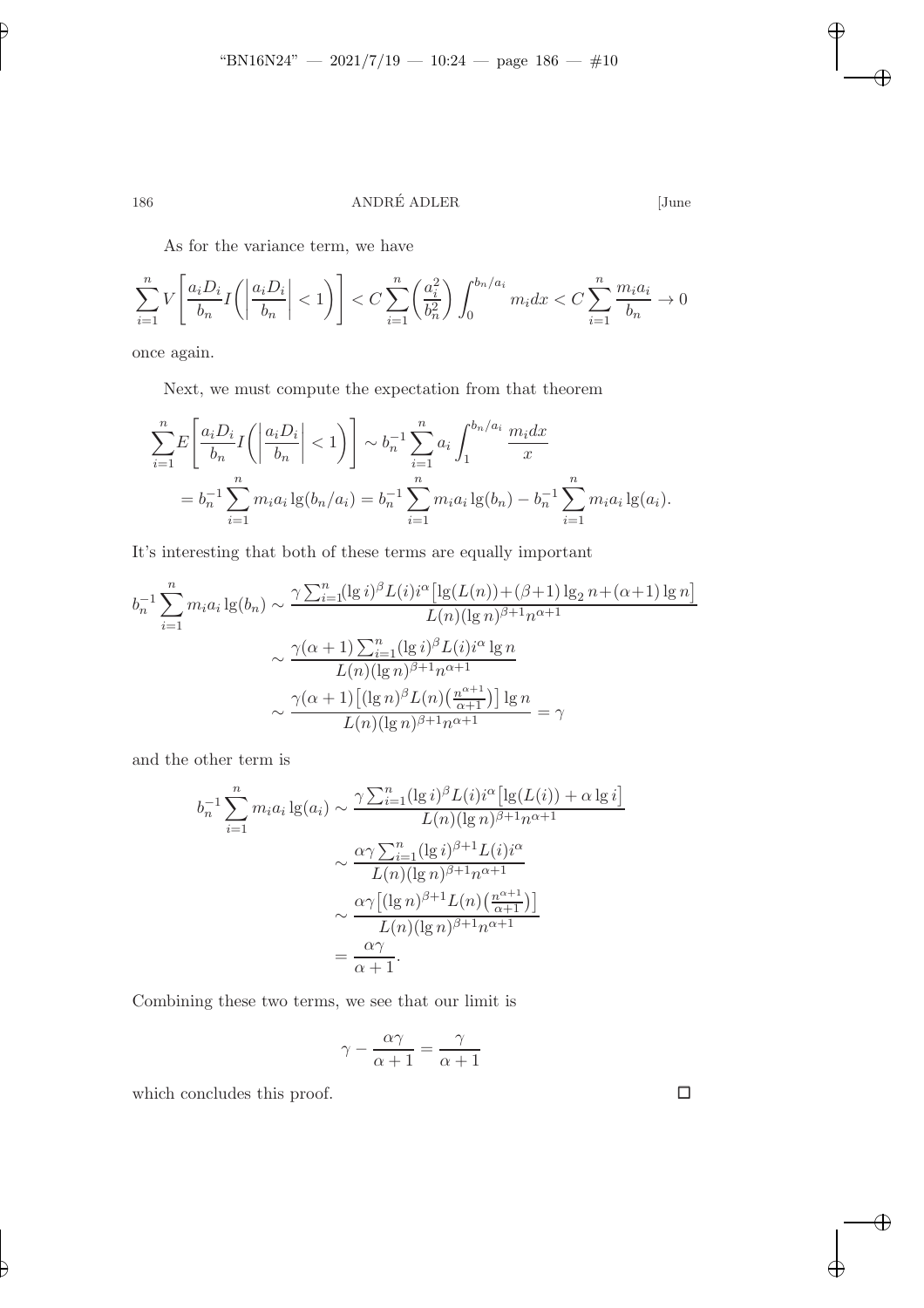✐

✐

✐

2021] UNUSUAL LIMIT THEOREMS 187

In this setting we cannot get an Exact Strong Law. The almost sure lower limit agrees with our Weak Law, but the almost sure upper limit is infinity. This is precisely what happens with the famous St Petersburg game.

**Theorem 6.** Let  $\{X_{i1}, \ldots, X_{im_i}\}$  be i.i.d. random variables from the Pareto distribution and set  $D_i = X_{i(m_i)} - X_{i(s_i)}$ , where  $1 \leq s_i \leq m_i - 1$ , with  $m_n \sim \gamma(\lg n)^\beta$ . If  $\alpha > -1$ ,  $\gamma > 0$  and  $\beta > 0$ , then for any slowly varying function  $L(x)$ 

$$
\liminf_{n \to \infty} \frac{\sum_{i=1}^{n} L(i) i^{\alpha} D_i}{L(n) (\lg n)^{\beta + 1} n^{\alpha + 1}} = \frac{\gamma}{\alpha + 1} \quad almost \ \ surely
$$

and

✐

✐

$$
\limsup_{n \to \infty} \frac{\sum_{i=1}^{n} L(i) i^{\alpha} D_i}{L(n) (\lg n)^{\beta + 1} n^{\alpha + 1}} = \infty \quad almost \ \ surely.
$$

**Proof.** In this proof we set  $a_n = L(n)n^{\alpha}$ ,  $b_n = L(n)(\lg n)^{\beta+1}n^{\alpha+1}$ ,  $c_n =$  $b_n/a_n = n(\lg n)^{\beta+1}$  and we now introduce a new sequence  $h_n = c_n/(\lg_2 n)^2 =$  $n(\lg n)^{\beta+1}/(\lg_2 n)^2$ .

Since we have convergence in probability from Theorem 5, we can claim that

$$
\liminf_{n \to \infty} \frac{\sum_{i=1}^{n} L(i) i^{\alpha} D_i}{L(n) (\lg n)^{\beta+1} n^{\alpha+1}} \le \frac{\gamma}{\alpha+1}
$$
 almost surely.

Hence we need to prove that

$$
\liminf_{n \to \infty} \frac{\sum_{i=1}^n L(i) i^{\alpha} D_i}{L(n) (\lg n)^{\beta + 1} n^{\alpha + 1}} \ge \frac{\gamma}{\alpha + 1}
$$
 almost surely.

This is where the sequence  $h_n$  comes into play. Clearly

$$
b_n^{-1} \sum_{i=1}^n a_i D_i \ge b_n^{-1} \sum_{i=1}^n a_i D_i I(0 \le D_i \le h_i)
$$
  
=  $b_n^{-1} \sum_{i=1}^n a_i [D_i I(0 \le D_i \le h_i) - E(D_i I(0 \le D_i \le h_i))]$   
+  $b_n^{-1} \sum_{i=1}^n a_i E(D_i I(0 \le D_i \le h_i)).$ 

The first term vanishes almost surely by the Khintchine-Kolmogorov Con-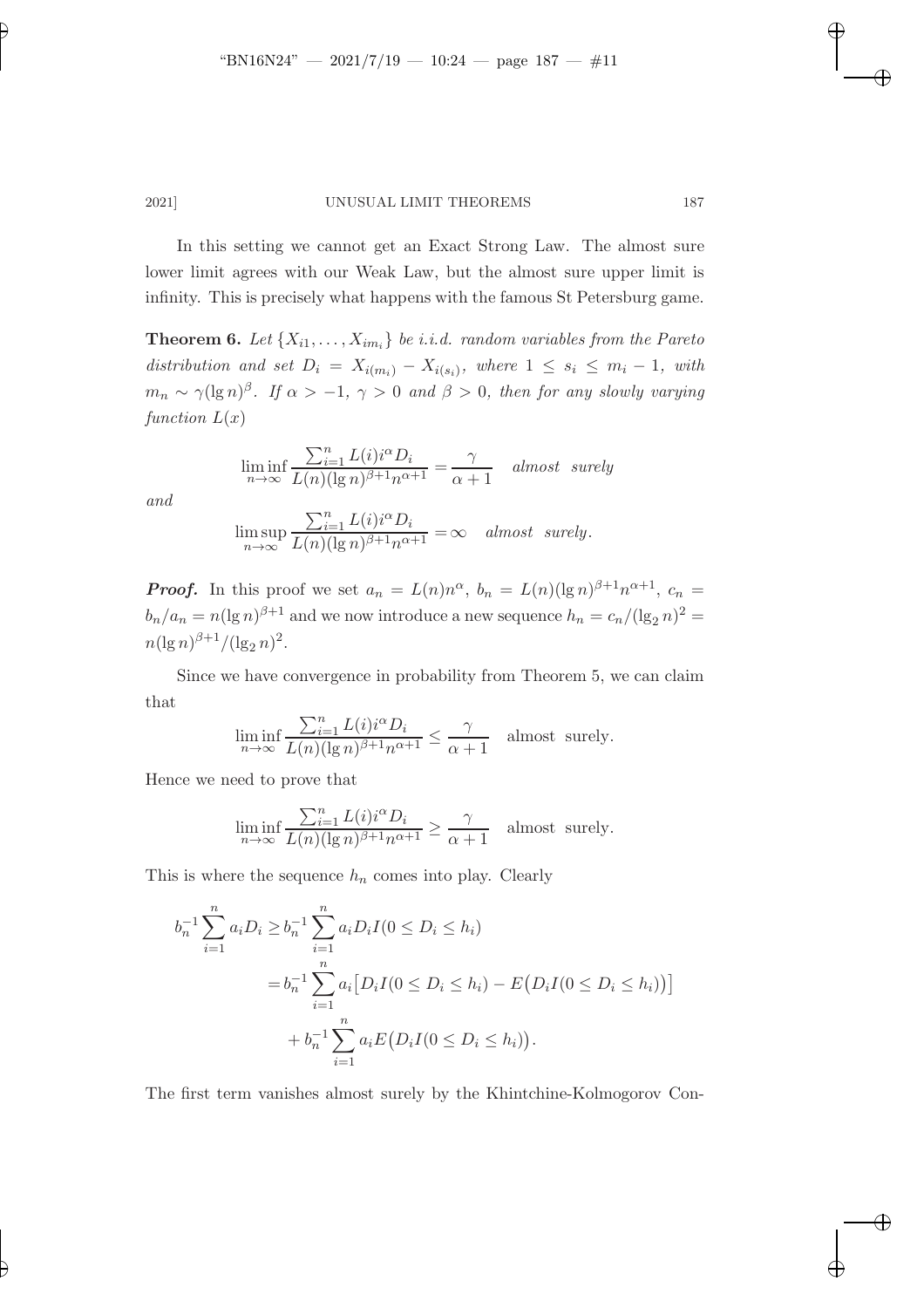188 ANDRÉ ADLER [June

 $\bigoplus$ 

✐

✐

 $\oplus$ 

vergence Theorem and Kronecker's lemma since

$$
\sum_{n=1}^{\infty} \frac{1}{c_n^2} E D_n^2 I(0 \le D_n \le h_n) < C \sum_{n=1}^{\infty} \frac{1}{c_n^2} \int_0^{h_n} m_n dx
$$
  
=  $C \sum_{n=1}^{\infty} \frac{m_n h_n}{c_n^2} < C \sum_{n=1}^{\infty} \frac{(\lg n)^{\beta} n (\lg n)^{\beta+1} / (\lg_2 n)^2}{(n (\lg n)^{\beta+1})^2}$   
=  $C \sum_{n=1}^{\infty} \frac{1}{n \lg n (\lg_2 n)^2} < \infty.$ 

And the limit of the second term is

$$
b_n^{-1} \sum_{i=1}^n a_i E(D_i I(0 \le D_i \le h_i)) \sim b_n^{-1} \sum_{i=1}^n a_i \int_1^{h_i} \frac{m_i dx}{x} = b_n^{-1} \sum_{i=1}^n a_i m_i \lg(h_i)
$$
  

$$
\sim \frac{\sum_{i=1}^n L(i) i^{\alpha} \gamma (\lg i)^{\beta} [\lg i + (\beta + 1) \lg_2 i - 2 \lg_3 i]}{L(n) (\lg n)^{\beta + 1} n^{\alpha + 1}}
$$
  

$$
\sim \frac{\gamma \sum_{i=1}^n L(i) i^{\alpha} (\lg i)^{\beta + 1}}{L(n) (\lg n)^{\beta + 1} n^{\alpha + 1}}
$$
  

$$
\sim \frac{\gamma L(n) (\frac{n^{\alpha + 1}}{\alpha + 1}) (\lg n)^{\beta + 1}}{L(n) (\lg n)^{\beta + 1} n^{\alpha + 1}}
$$
  

$$
= \frac{\gamma}{\alpha + 1}.
$$

Thus showing that the almost sure lower limit is indeed  $\gamma/(\alpha + 1)$ .

The upper limit is easier. Here, we use  $C$  in the opposite direction, since

we want this series to diverge. Let  $M$  be any positive real number, then

$$
\sum_{n=1}^{\infty} P\left\{\frac{a_n D_n}{b_n} > M\right\} > C \sum_{n=1}^{\infty} \int_{Mc_n}^{\infty} \frac{m_n dx}{x^2}
$$

$$
> C \sum_{n=1}^{\infty} \frac{m_n}{c_n}
$$

$$
> C \sum_{n=1}^{\infty} \frac{(\lg n)^{\beta}}{n(\lg n)^{\beta+1}}
$$

$$
= C \sum_{n=1}^{\infty} \frac{1}{n \lg n} = \infty.
$$

✐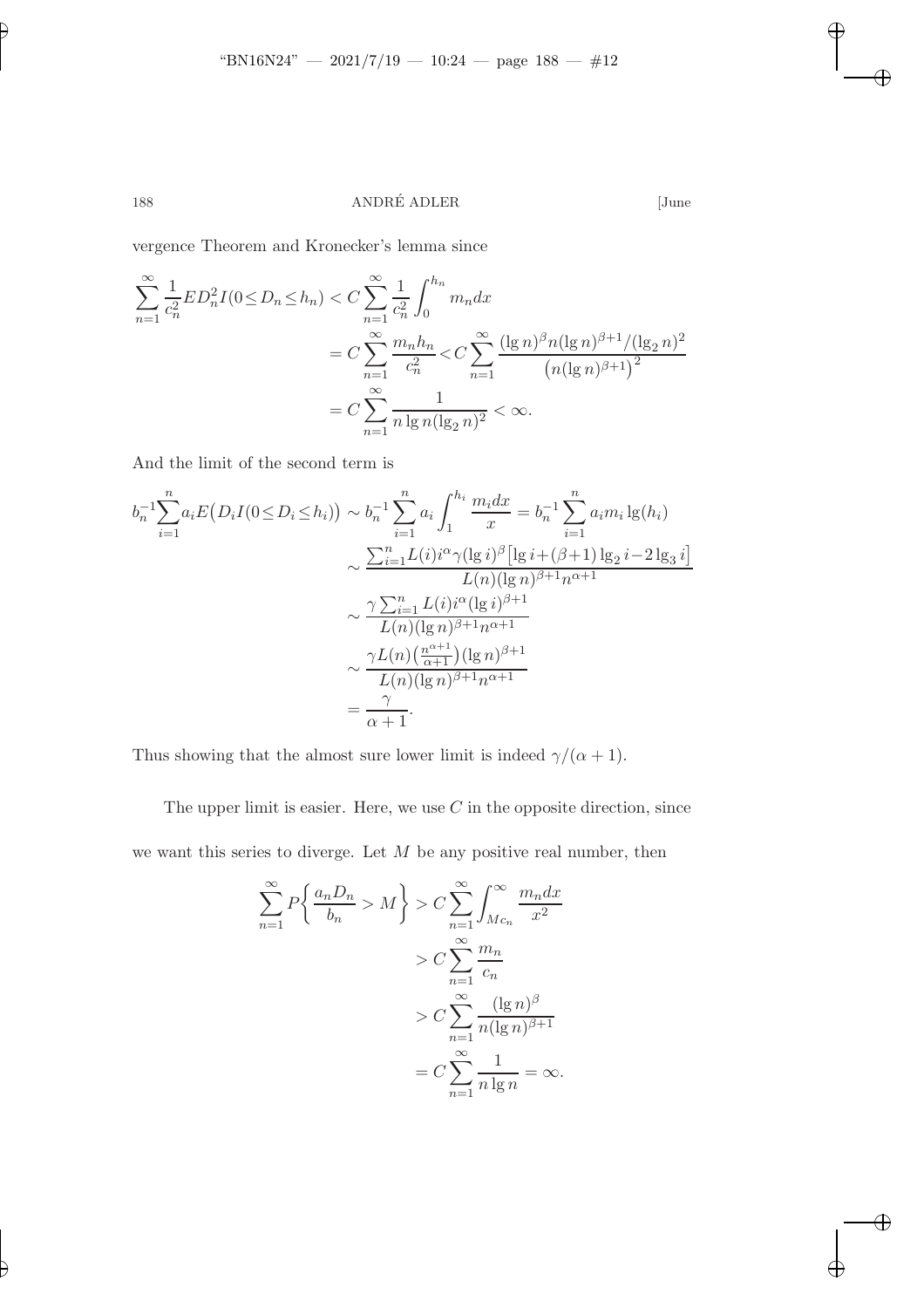✐

# 2021] UNUSUAL LIMIT THEOREMS 189

Thus

$$
\limsup_{n \to \infty} \frac{\sum_{i=1}^{n} a_i D_i}{b_n} \ge \limsup_{n \to \infty} \frac{a_n D_n}{b_n} = \infty \quad \text{almost surely}
$$

which concludes this proof.

#### 5. Central Limit Theorem

Finally we look at the case where  $E(D_i) < \infty$ , but  $E(D_i^2) = \infty$ . This happens whenever we look at the second largest order statistic. Hence we conclude with a Central Limit Theorem for a fixed sample size, where  $t =$  $m-1$ , while once again the other order statistic can be anything smaller than  $X_{i(m-1)}$ . The only issue here, is in order to compute our centering in this Central Limit Theorem one must know which  $X_{i(s_i)}$  we are choosing within each of our samples and also we would have to know the precise density of  $D_i$ , not just its tail behaviour. To make the sequence  $\{D_i, i = 1...n\}$ i.i.d. we would need to select the same smaller order statistic each time. We are only doing that to apply Theorem 4 from [\[5](#page-14-6)]. Without any doubt one can still obtain a Central Limit Theorem for nonidentically distributed differences of order statistics just as well.

There are three conditions that we need to meet in order to apply that theorem. One is trivial, it's that  $x^2 P\{D_i > x\}$  is slowly varying. The other two are

$$
G\left(\frac{B_n}{\min_{1\leq i\leq n} a_i}\right) \sim G\left(\frac{B_n}{\max_{1\leq i\leq n} a_i}\right) \tag{1}
$$

and for all  $\epsilon > 0$ 

<span id="page-12-0"></span>
$$
\sum_{i=1}^{n} P\{D_i > \epsilon B_n / a_i\} = o(1)
$$
 (2)

where once again  $a_i$  are our weights, but now  $B_n$  is our norming sequence. The function  $G(x)$  is either  $ED_i^2I(D_i \leq x)$  or  $\int_0^x 2tP\{D_i > t\}dt$ . In both cases one can see that since

$$
P\{D_i > x\} \sim \frac{m(m-1)}{2x^2}
$$

✐

<span id="page-12-1"></span>✐

✐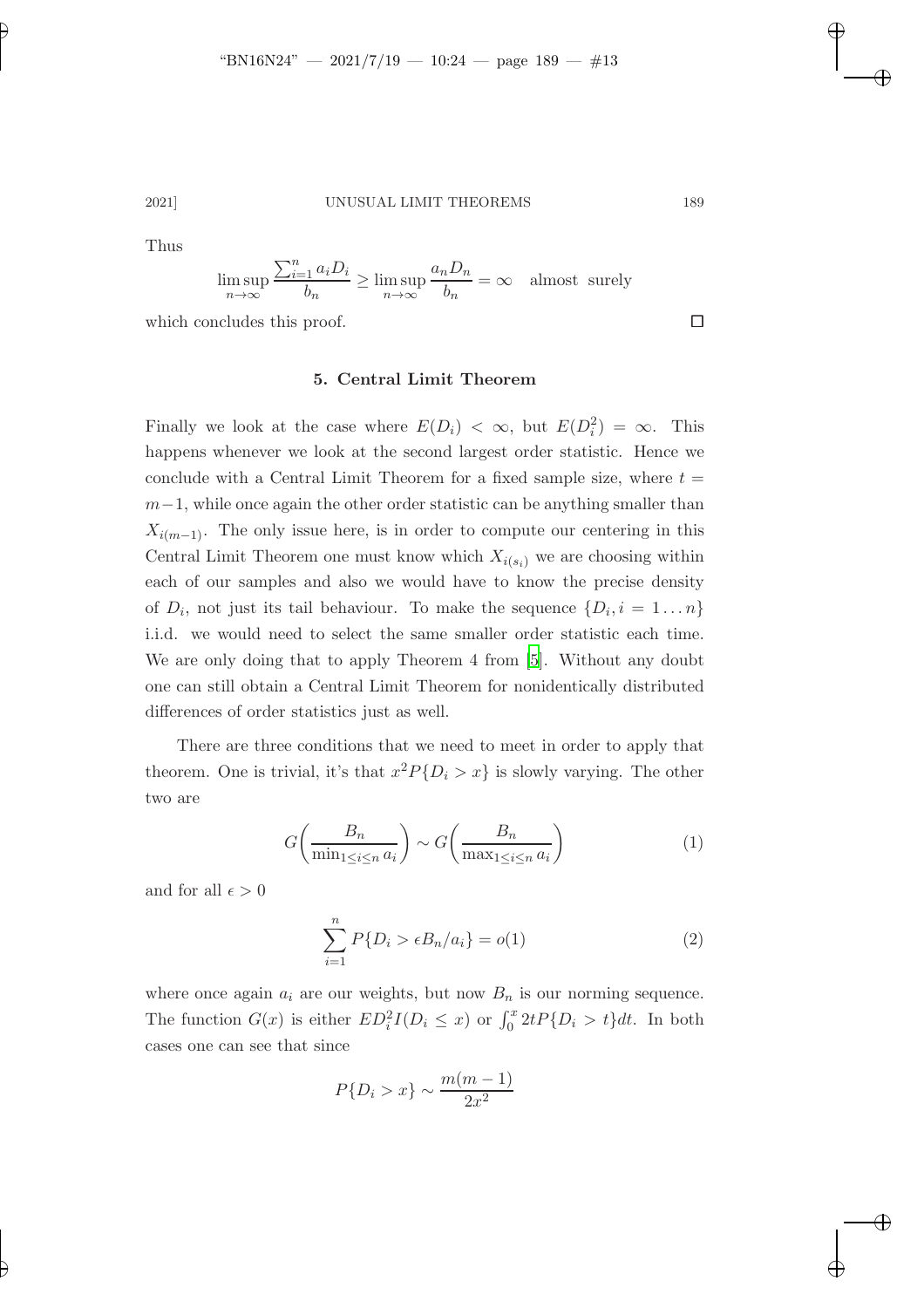✐

190 ANDRÉ ADLER [June

✐

✐

✐

✐

we have

$$
G(x) \sim m(m-1)\lg x.
$$

The formula for  $B_n$  is quite restrictive. It is  $B_n^2 \sim nG(B_n)$ , which for us is  $B_n^2 \sim m(m-1)n \lg(B_n)$ , which allows us to choose as our norming sequence

$$
B_n = \sqrt{\binom{m}{2} n \lg n}.
$$

For simplicity we will let  $a_i = (\lg i)^{\alpha}$ , which makes [\(1\)](#page-12-0) trivial. But in order to satisfy [\(2\)](#page-12-1) we will have to set  $\alpha$  to be less than one-half.

**Theorem 7.** Let  $\{X_{i1}, \ldots, X_{im}\}\$  be i.i.d. random variables from the Pareto distribution and set  $D_i = X_{i(m-1)} - X_{i(s)}$ , where  $1 \leq s \leq m-2$ . If  $\alpha < 1/2$ , then

$$
\frac{\sum_{i=1}^{n} (\lg i)^{\alpha} \left[ D_i - \frac{m(m-s-1)}{m-s} \right]}{\sqrt{\binom{m}{2} n \lg n}} \xrightarrow{d} N(0, 1).
$$

**Proof.** Since  $f_{D_i}(x) \sim m(m-1)x^{-3}$ , it follows that  $x^2P\{D > x\} \sim$  $m(m-1)/2$ . Thus  $G(x) \sim m(m-1) \lg x$ . That makes both sides of [\(1\)](#page-12-0) asymptotically the same. Both  $G(\frac{B_n}{\min_{1 \leq i \leq n} a_i})$  and  $G(\frac{B_n}{\max_{1 \leq i \leq n} a_i})$  are approximately  $(\lg n)/2$ . The more restrictive condition is  $(2)$ , which is  $\sum_{i=1}^{n} (\lg i)^{2\alpha} = o(n \lg n)$ , which holds whenever  $\alpha < 1/2$ .

The centering sequence from [\[5](#page-14-6)] is

$$
A_n = \sum_{i=1}^n (\lg i)^{\alpha} E(D_i).
$$

Since  $D = X_{(m-1)} - X_{(s)}$ , in order, pun intended, to obtain the expectation of D it will be easier to obtain the expectation of our individual order statistics and then subtract. The density of the  $k^{th}$  order statistic from our Pareto is

$$
f_{X_{(k)}}(x) = \frac{m!}{(k-1)!(m-k)!} \left(1 - \frac{1}{x}\right)^{k-1} \left(\frac{1}{x}\right)^{m-k+2} I(x \ge 1).
$$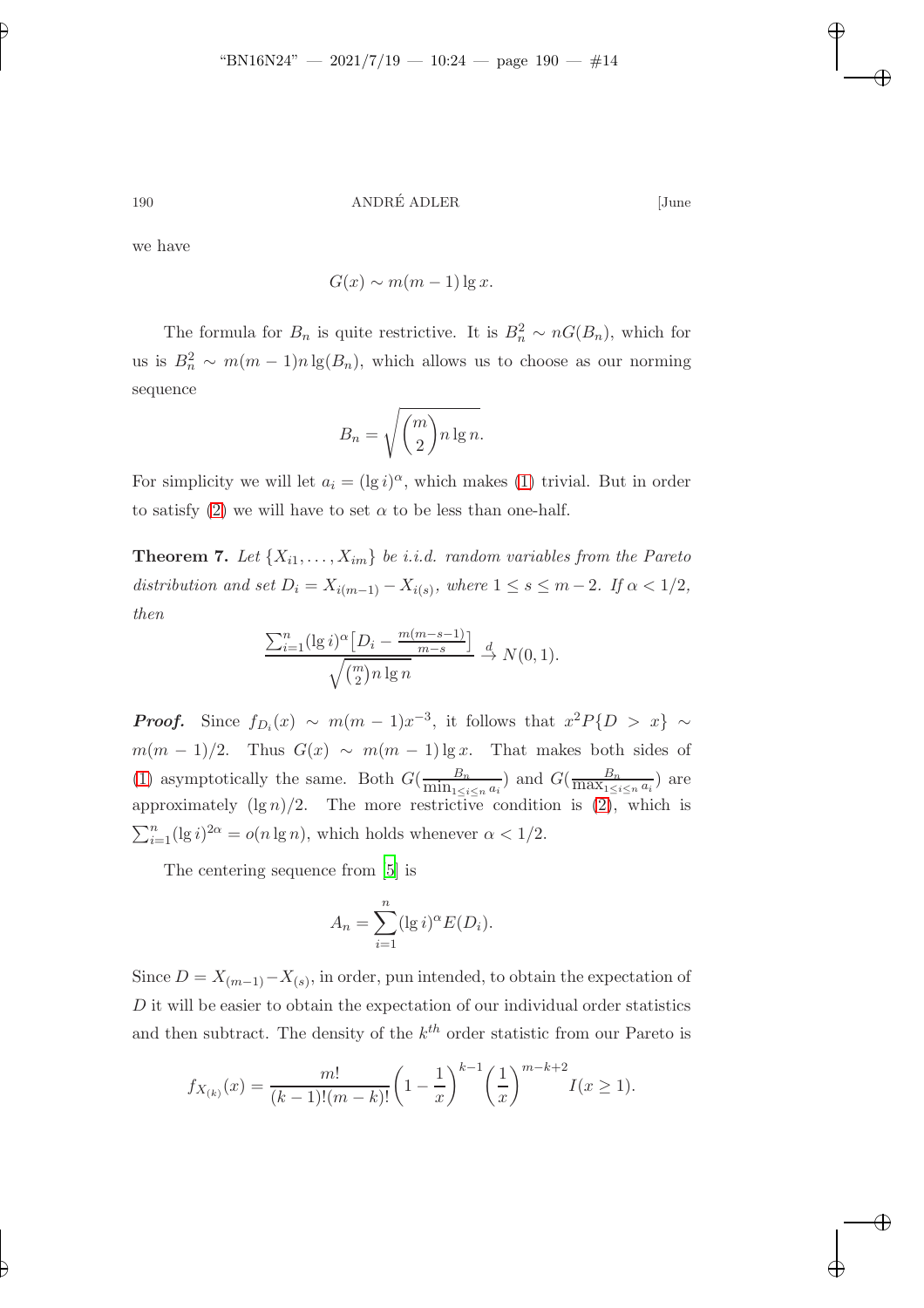### 2021] UNUSUAL LIMIT THEOREMS 191

Thus, by letting  $u = 1/x$ , we have

✐

✐

$$
E(X_{(k)}) = \frac{m!}{(k-1)!(m-k)!} \int_{1}^{\infty} \left(1 - \frac{1}{x}\right)^{k-1} \left(\frac{1}{x}\right)^{m-k+1} dx
$$
  
= 
$$
\frac{m!}{(k-1)!(m-k)!} \int_{0}^{1} (1 - u)^{k-1} u^{m-k-1} du
$$
  
= 
$$
\frac{m!}{(k-1)!(m-k)!} \cdot \frac{\Gamma(k)\Gamma(m-k)}{\Gamma(m)}
$$
  
= 
$$
\frac{m}{m-k}.
$$

This allows us to conclude that

$$
E(D) = E(X_{(m-1)}) - E(X_{(s)}) = m - \frac{m}{m-s} = \frac{m(m-s-1)}{m-s}.
$$

Then by applying Theorem 4 from [\[5](#page-14-6)] the conclusion follows.  $\Box$ 

And once again, it should be mentioned that whenever  $t \leq m-2$ , both the first two moments of our random variables exist. Thus the classic strong laws, weak laws and central limit theorems all hold.

### References

- <span id="page-14-4"></span>1. A. Adler, Exact strong laws, *Bull. Inst. Math. Acad. Sinica*, 28 (2000), 141-166.
- <span id="page-14-1"></span>2. A. Adler, Exact strong laws for sums of order statistics from the Pareto distribution, *Bull. Inst. Math. Acad. Sinica*, 31 (2003), 181-193.
- <span id="page-14-2"></span>3. A. Adler, Exact strong laws for sums of ratios of order statistics from the Pareto distribution, *Central European Journal of Mathematics*, 4 (2006), No.1, 1-4. doi.org/10.1007/s11533-005-0001-6
- <span id="page-14-0"></span>4. A. Adler, Exact strong laws for the range, *Bull. Inst. Math. Acad. Sinica* New Series, 15 (2020), No.1, 53-61.
- <span id="page-14-6"></span>5. A. Adler and A. Rosalsky, Some Generalized Central Limit Theorems for Weighted Sums with Infinite Variance, *Calcutta Statistical Association Bulletin*, 38 (1989), 27- 42. doi.org/10.1177/0008068319890102
- <span id="page-14-5"></span>6. Y. S. Chow and H. Teicher, *Probability Theory: Independence, Interchangeability, Martingales*, third edition, Springer-Verlag, New York, 1997.
- <span id="page-14-3"></span>7. W. Feller, *An Introduction to Probability Theory and Its Applications* Volume 1, third edition, Wiley and Sons, New York, 1968.

✐

✐

✐